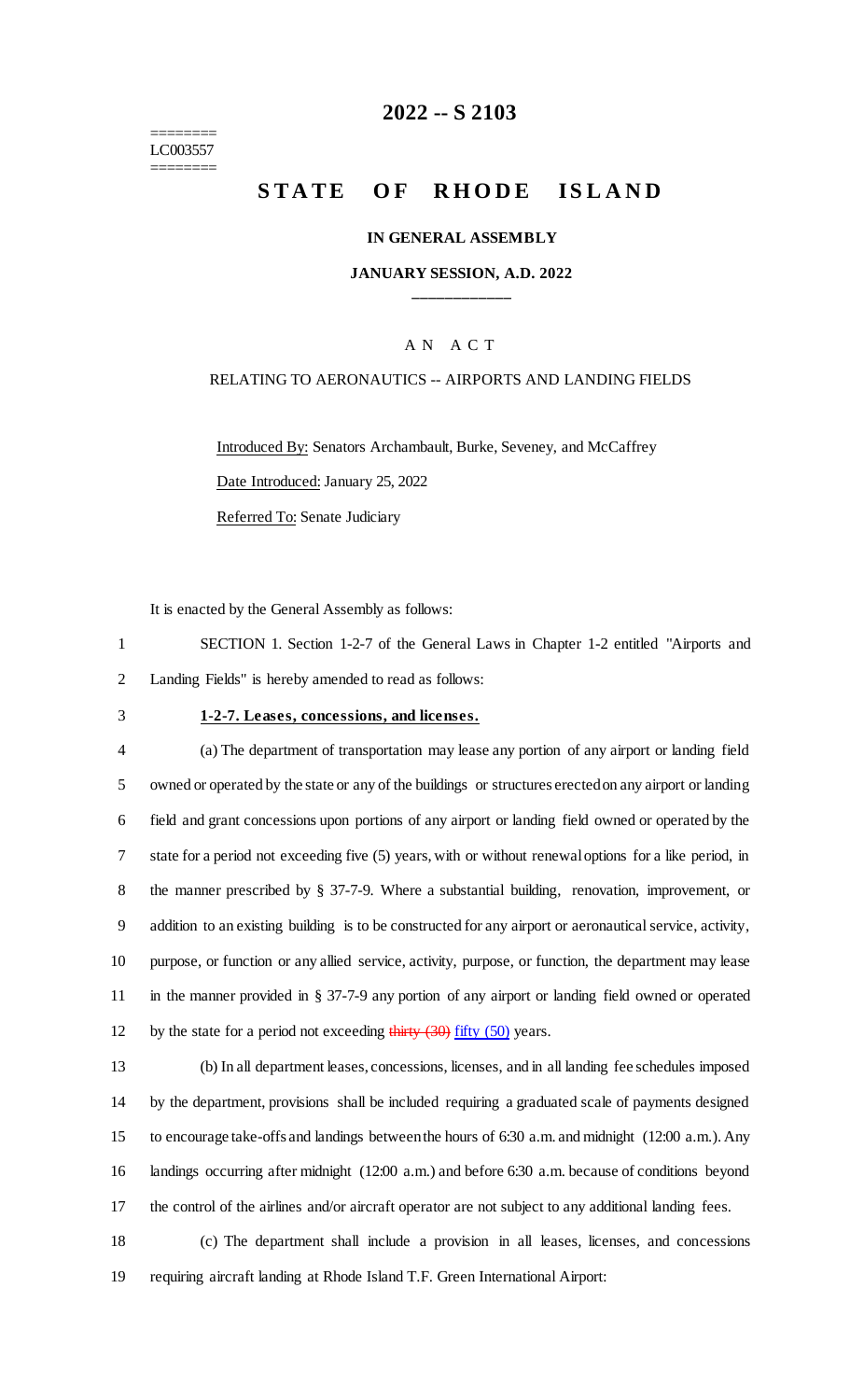(1) To be equipped with noise and emission abatement devices as required by federal law or regulation in effect on July 1, 1985; and

 (2) By January 1, 1989, to be equipped with noise and emission abatement devices as contained in federal aviation regulation, part 36, noise standards: aircraft type and airworthiness certification scheduled to take effect on January 1, 1989.

 SECTION 2. Section 42-64-7.1 of the General Laws in Chapter 42-64 entitled "Rhode Island Commerce Corporation" is hereby amended to read as follows:

# **42-64-7.1. Subsidiaries.**

 (a)(1) The parent corporation shall have the right to exercise and perform its powers and functions, or any of them, through one or more subsidiary corporations whose creation shall be approved and authorized by the general assembly.

 (2)(i) Express approval and authorization of the general assembly shall be deemed to have been given for all legal purposes on July 1, 1995 for the creation and lawful management of a subsidiary corporation created for the management of the Quonset Point/Davisville Industrial Park, that subsidiary corporation being managed by a board of directors, the members of which shall be constituted as follows: (A) two (2) members who shall be appointed by the town council of the town of North Kingstown; (B) two (2) members who shall be residents of the town of North Kingstown appointed by the governor; (C) four (4) members who shall be appointed by the governor; (D) the chairperson, who shall be: (i) the executive director of the Rhode Island economic development corporation until such time that the secretary of commerce is appointed; (ii) Upon the appointment of a secretary of commerce, the chief executive officer of the Rhode Island commerce corporation, who also shall be the secretary of the Rhode Island executive office of commerce; and (E) non-voting members, who shall include the members of the general assembly whose districts are comprised in any part by areas located within the town of North Kingstown and one non-voting member who shall be a resident of the town of Jamestown, appointed by the town council of the town of Jamestown. Upon receipt of approval and authorization from the general assembly, the parent corporation by resolution of the board of directors may direct any of its directors, officers, or employees to create subsidiary corporations pursuant to chapter 1.2 or 6 of title 7 or in the manner described in subsection (b); provided, that the parent corporation shall not have any power or authority to create, empower or otherwise establish any corporation, subsidiary corporation, corporate body or any form of partnership or any other separate entity, without the express approval and authorization of the general assembly.

 (ii) The approval and authorization provided herein shall terminate upon the establishment of the Quonset Development Corporation as provided for in chapter 64.10 of this title.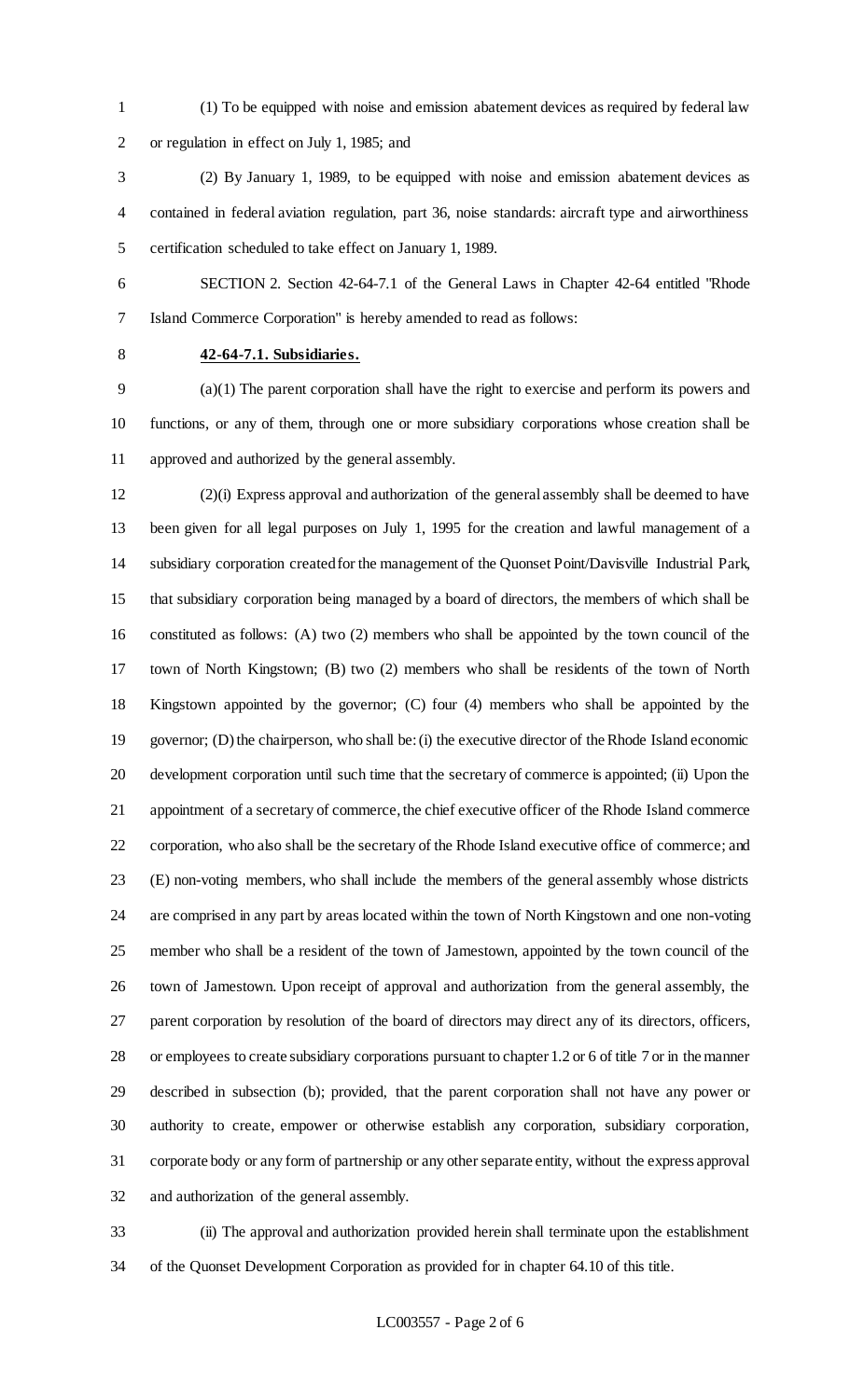(iii) The Quonset Development Corporation shall be deemed a subsidiary of the Rhode Island commerce corporation:

### (A) As set forth in § 42-64.10-6(c); and

 (B) Insofar as it exercises any powers and duties delegated to it by the corporation pursuant to this chapter for any project other than on real and personal property owned, leased or under the control of the corporation located in the town of North Kingstown, and the corporation shall be deemed to have authority to delegate any of its powers, with the exception of the power to issue any form of negotiable bonds or notes and the power of eminent domain, in order to accomplish the purposes of chapter 64.10 of this title; provided, however, that the corporation may, as provided for in this chapter, issue bonds or exercise the power of eminent domain on behalf of the Quonset Development Corporation or to undertake a project of the Quonset Development Corporation.

 (b) As used in this section, "subsidiary public corporation" means a corporation created pursuant to the provisions of this section. The person or persons directed by the resolution referred to in subsection (a) shall prepare articles of incorporation setting forth: (1) the name of the subsidiary public corporation; (2) the period of duration, which may be perpetual; (3) the purpose or purposes for which the subsidiary public corporation is organized which shall not be more extensive than the purposes of the corporation set forth in § 42-64-5; (4) the number of directors (which may, but need not be, more than one) constituting the initial board of directors and their names and business or residence addresses; (5) the name and business or residence address of the person preparing the articles of incorporation; (6) the date when corporate existence shall begin (which shall not be earlier than the filing of the articles of incorporation with the secretary of state as provided in this subsection); (7) any provision, not inconsistent with law, which the board of directors elect to set forth in the articles of incorporation for the regulation of the internal affairs of the subsidiary public corporation; and (8) a reference to the form of authorization and approval by the general assembly and to the resolution of the board of directors authorizing the preparation of the articles of incorporation. Duplicate originals of the articles of incorporation shall be delivered to the secretary of state. If the secretary of state finds that the articles of incorporation conform to the provisions of this subsection, the secretary shall endorse on each of the duplicate originals the word "Filed," and the month, day and year of the filing; file one of the duplicate originals in his or her office; and a certificate of incorporation to which the secretary shall affix the other duplicate original. No filing fees shall be payable upon the filing of articles of incorporation. Upon the issuance of the certificate of incorporation or upon a later date specified in the articles of incorporation, the corporate existence shall begin and the certificate of incorporation shall be conclusive evidence that all conditions precedent required to be performed have been complied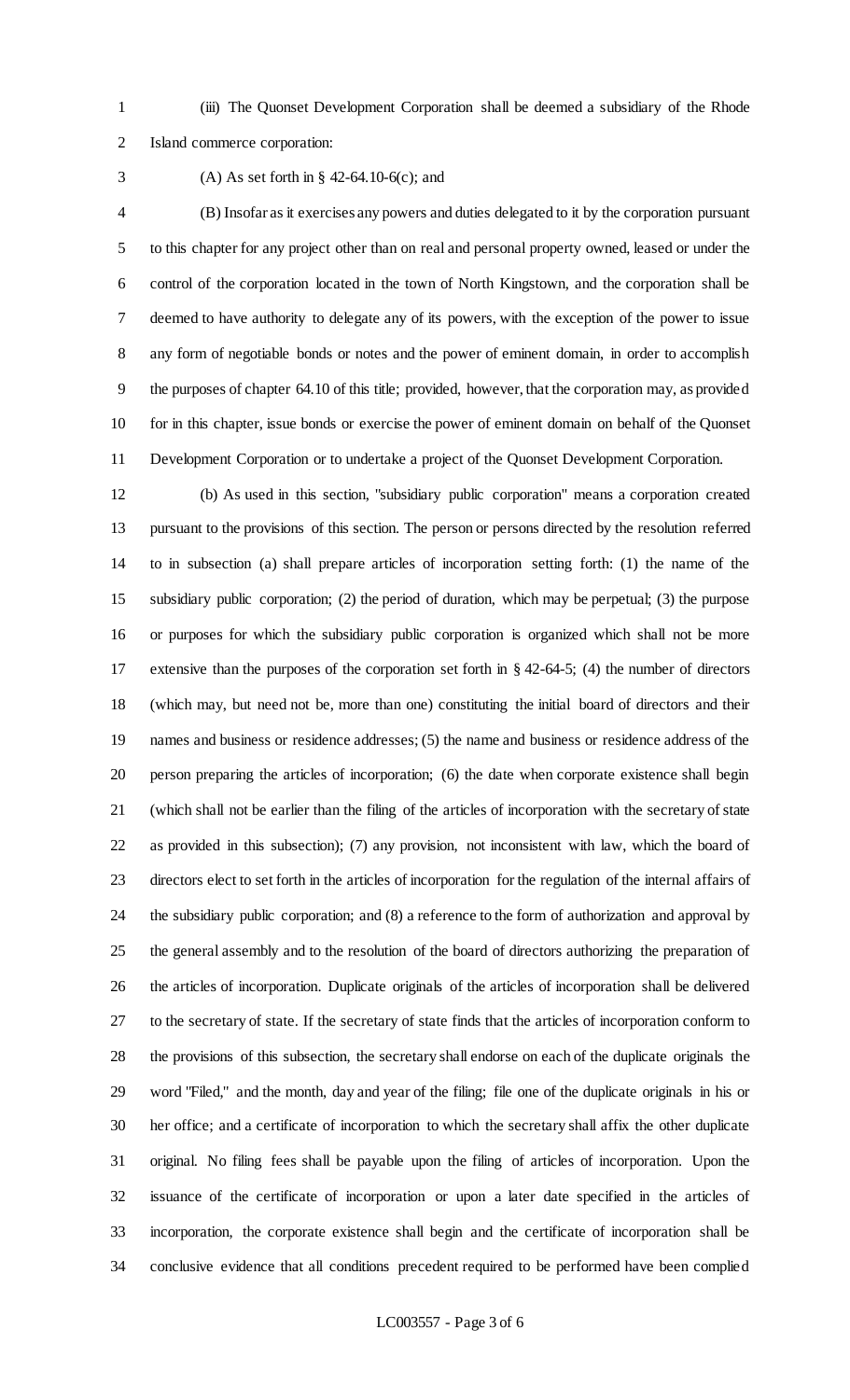with and that the subsidiary public corporation has been duly and validly incorporated under the provisions hereof. The parent corporation may transfer to any subsidiary public corporation any moneys, real, personal, or mixed property or any project in order to carry out the purposes of this chapter. Each subsidiary public corporation shall have all the powers, privileges, rights, immunities, tax exemptions, and other exemptions of the parent corporation except to the extent that the articles of incorporation of the subsidiary public corporation shall contain an express limitation and except that the subsidiary public corporation shall not have the condemnation power contained in § 42-64- 9, nor shall it have the powers contained in, or otherwise be subject to, the provisions of § 42-64- 12 and § 42-64-13(a), nor shall it have the power to create, empower or otherwise establish any corporation, subsidiary corporation, corporate body, any form of partnership, or any other separate entity, without the express approval and authorization of the general assembly.

 (c) Any subsidiary corporation shall not be subject to the provisions of § 42-64-8(a), (c), and (d), except as otherwise provided in the articles of incorporation of the subsidiary corporation. (d) The Rhode Island commerce corporation, as the parent corporation of the Rhode Island Airport Corporation, shall not be liable for the debts or obligations or for any actions or inactions of the Rhode Island Airport Corporation, unless the Rhode Island commerce corporation expressly agrees otherwise in writing.

 (e) The East Providence Waterfront District shall, with the approval of its commission and the board of directors of the corporation, be a subsidiary of the Rhode Island commerce corporation for the purposes of exercising such powers of the corporation as the board of directors shall determine, and notwithstanding the requirements of subsection (b), the act creating the District shall be deemed fully satisfactory for the purposes of this section regarding the establishment of subsidiary public corporations, and the express approval and authorization of the general assembly shall be deemed to have been given for all legal purposes for the creation and lawful management of a subsidiary corporation created for the purposes of implementing the purposes of the District.

 (f) The parent corporation is hereby authorized and empowered to create a subsidiary corporation for the expressed purpose to issue bonds and notes of the type and for those projects and purposes specified in the Joint Resolution and Act of the general assembly adopted by the Rhode Island house of representatives and the Rhode Island senate.

 (g) The I-195 redevelopment district shall be a subsidiary of the Rhode Island commerce corporation for the purposes of exercising such powers of the corporation as the board of directors shall determine, and notwithstanding the requirements of subsection (b), the chapter creating the district shall be deemed fully satisfactory for the purposes of this section regarding the establishment of subsidiary public corporations, and the express approval and authorization of the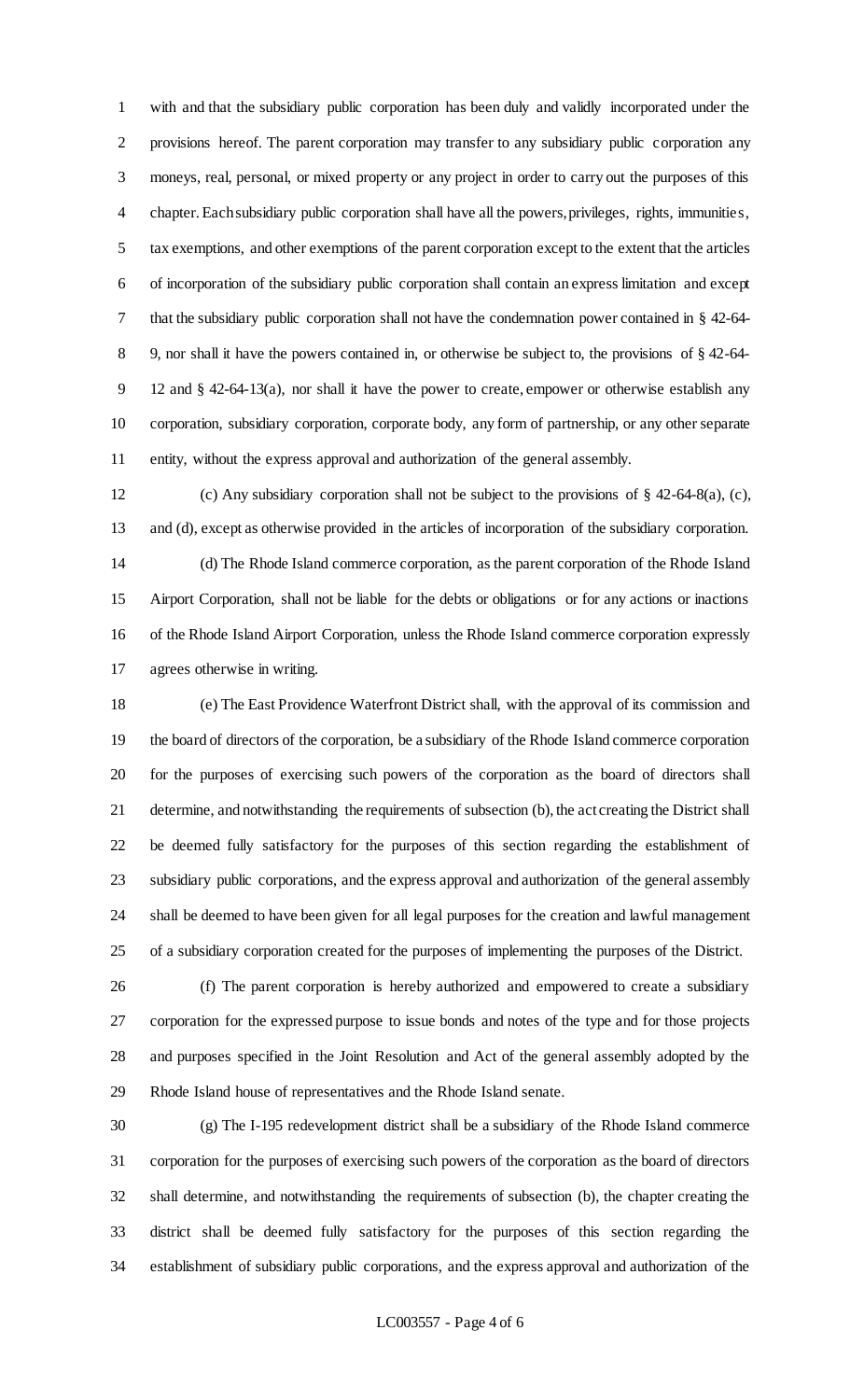general assembly shall be deemed to have been given for all legal purposes for the creation and lawful management of a subsidiary corporation created for the purposes of implementing the purposes of the district.

(h) The Rhode Island airport corporation -- appointment of directors:

5 The board of directors of the Rhode Island airport corporation shall consist of seven (7) 6 nine (9) members: The board of directors shall have extensive experience in the fields of finance, business, construction and/or organized labor.

 The governor of the State of Rhode Island shall appoint, with the advice and consent of the 9 senate when nominated to serve, the seven  $(7)$  nine  $(9)$  members of the board of directors. One director shall be appointed for a term of one year; two (2) directors shall be appointed for a term of two (2) years; three (3) directors shall be appointed for a term of three (3) years; and one director shall be appointed for a term of four (4) years. Appointments made thereafter shall be for four (4) year terms.

One director shall be appointed by the governor with advice and consent of the senate from

a recommended list of three (3) candidates provided by the Rhode Island Pilots Association (RIPA)

16 for a term of four (4) years; and one director shall be appointed by the governor with advice and

consent of the senate from a recommended list of three (3) candidates provided by the Rhode Island

General Aviation Business Owners Association (RIGABOA) for a term of four (4) years.

19 Appointments made thereafter from the RIPA and RIGABOA shall be for four (4) year terms.

 Any vacancy occurring in the board of directors shall be filled by the governor of the State of Rhode Island in the same manner prescribed for the original appointments.

 A director appointed to fill a vacancy of a director appointed by the governor of the State of Rhode Island shall be appointed for the unexpired portion of the term of office of the director whose vacancy is to be filled.

All members of the board of directors of the Rhode Island airport corporation shall serve

without compensation.

SECTION 3. This act shall take effect upon passage.

======== LC003557 ========